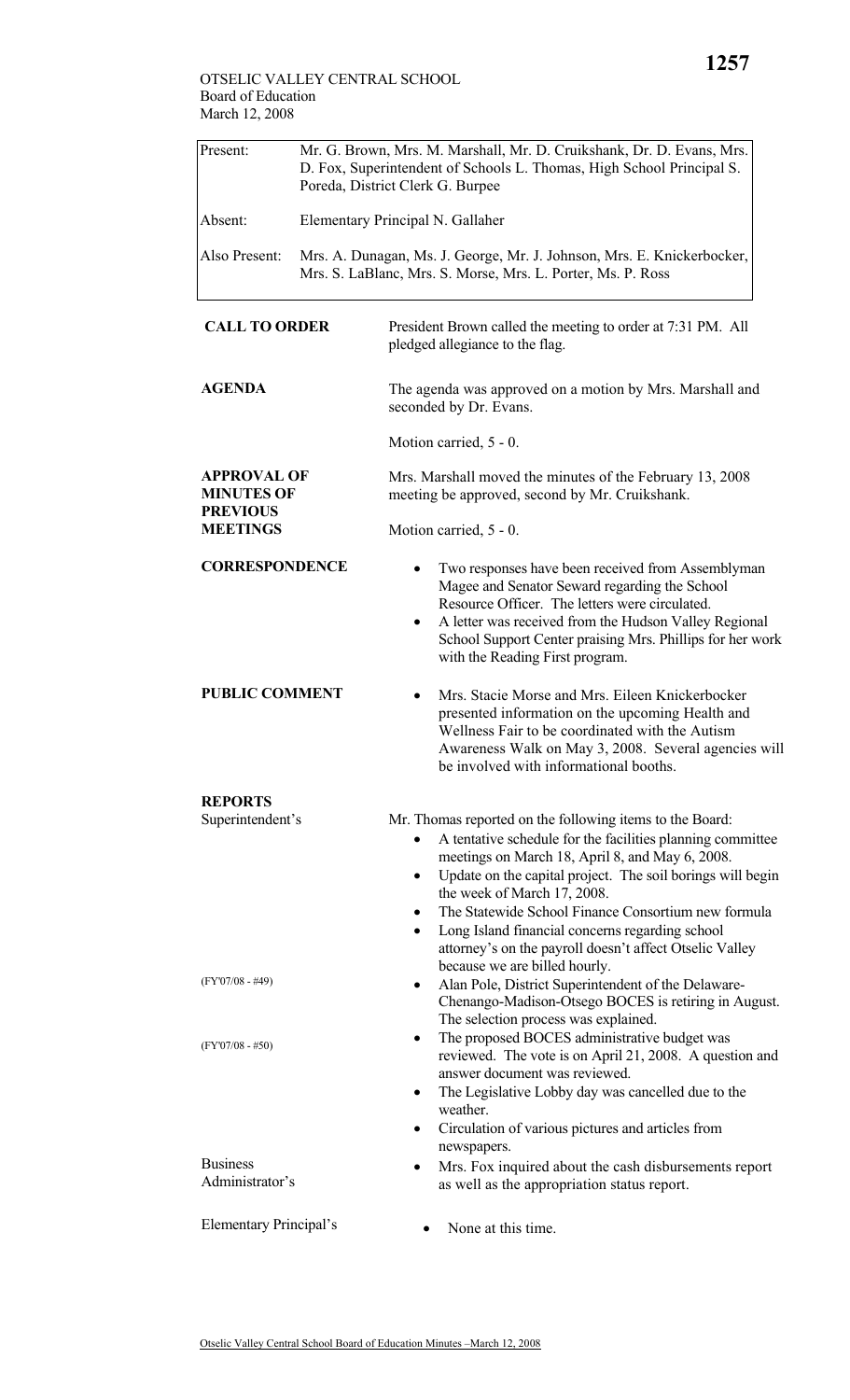Mr. Poreda reported on the following:

- Introduction of Mrs. Susan LaBlanc as the new library media specialist at the junior-senior high school.
- Introduction of Ms. Jennifer George as the new guidance counselor at the junior-senior high school. • Ms. Pamela Ross did a presentation on celebrations in
- the middle school such as the middle school team, Pride Time, and advanced math for the  $7<sup>th</sup>$  graders.
- Announced that Mr. David Loomis was voted Section III, Class D Coach of the Year.
- Reviewed the January 2008 Regents results.
- Mr. Mike Minter presented a program to all the students on February 15, 2008. He is a former pro-football player for the Carolina Panthers.
- He and Ms. George have been working on the Honor Society preliminary planning.
- He attended a workshop on how schools and police can work together better with the school resource officers.
- Board Member's Mr. Cruikshank inquired about the status of the state budget with the recent tragedy and change on Governor.

 Motion by Mrs. Marshall to accept the financial reports as presented. Second by Mr. Cruikshank.

Motion carried, 5 - 0.

This meeting constitutes the third reading and adoption of Section 3000 and Section 4000 of the Otselic Valley Central School Policy Manual.

Motion by Mr. Brown, upon the recommendation of the Superintendent of Schools, to adopt section 3000 and section 4000 of the Otselic Valley Central School Policy Manual. Second by Dr. Evans.

This meeting constitutes the second reading of sections 5000 of

Motion carried, 5 - 0.

Policy Manual - Second Reading Section 5000

## **NEW BUSINESS**

Personnel Recommendations  Motion by Mr. Cruikshank, upon the recommendation of the Superintendent of Schools, to approve the following personnel recommendations:

the Otselic Valley Central School policy Manual.

| Kay Tracey          | Conditional<br>appointment<br>pending clearance<br>from the State<br>Education<br>Department<br>substitute clerical<br>worker and<br>substitute school<br>aide |                                                      |
|---------------------|----------------------------------------------------------------------------------------------------------------------------------------------------------------|------------------------------------------------------|
| Jeremiah Haslun     | Appointment as<br>boys modified<br>baseball coach for<br>the 2008 season                                                                                       | At a stipend of<br>\$1,349.00                        |
| <b>Timothy Moon</b> | Conditional<br>appointment<br>pending clearance<br>from the State<br>Education<br>Department as a<br>regular bus driver                                        | At a an hourly<br>salary of \$11.80<br>plus benefits |

Otselic Valley Central School Board of Education Minutes –March 12, 2008

**Financial Reports**  (FY'07/08 - #51)

## **OLD BUSINESS**

Policy Manual – Third Reading and Adoption – Section 3000 and Section 4000